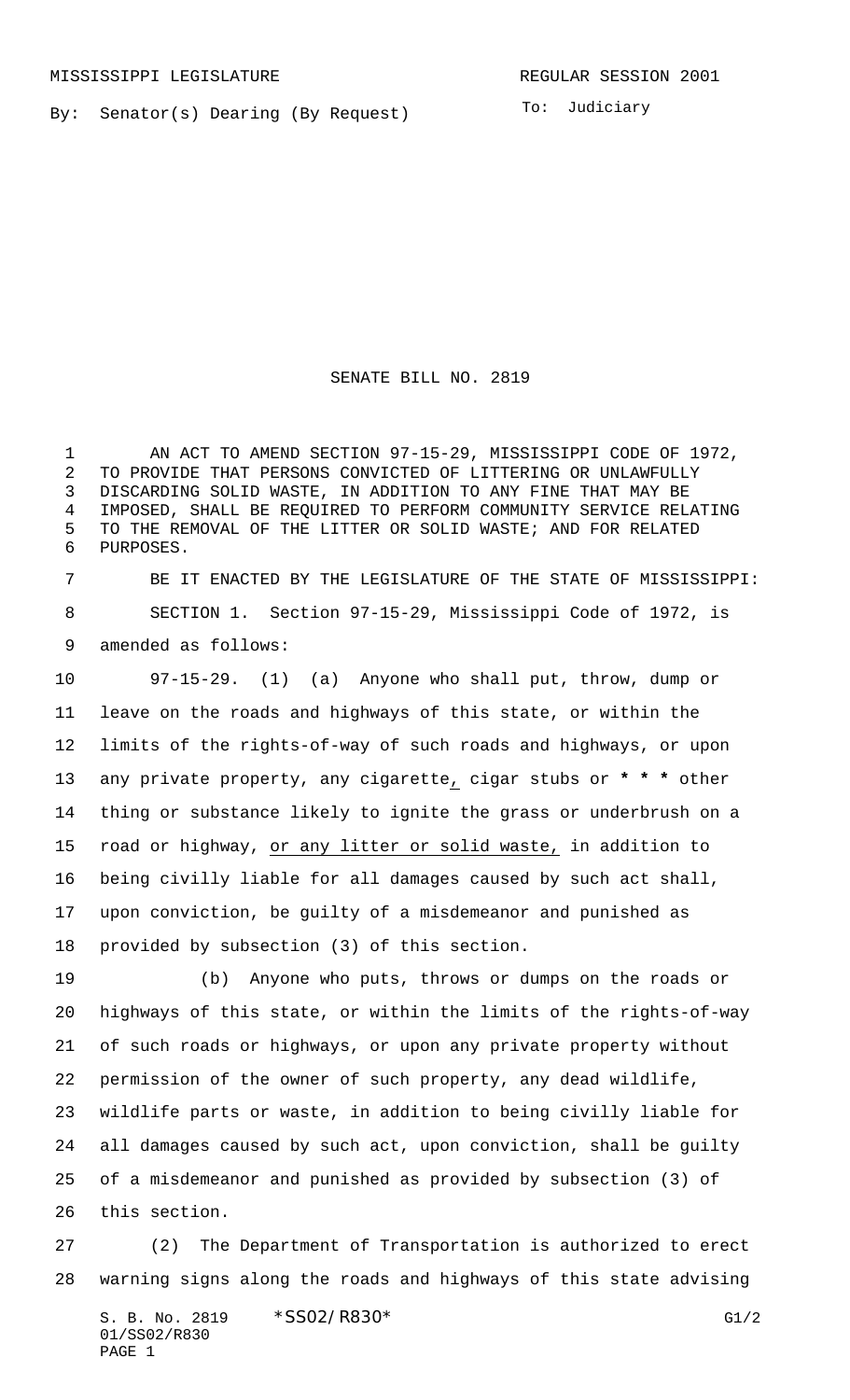the public of the existence of this section and of the penalty for the violation thereof and is further authorized to install receptacles at reasonable intervals along the roads and highways of this state to be used as containers for trash and rubbish and for the convenience of the public using such roads and highways.

 (3) Any person found guilty of the violation of this section shall, upon conviction, be fined not less than Fifty Dollars (\$50.00) nor more than Two Hundred Fifty Dollars (\$250.00). The proceeds of such fines shall be expended by the collecting jurisdiction solely for the purpose of funding local litter prevention programs or projects or local or school litter education programs as recommended by the statewide litter prevention program of Keep Mississippi Beautiful, Inc.

 (4) As a part of the fine imposed by subsection (3) above, a person convicted for an offense upon which fines are imposed by this section **\* \* \*** shall be required to:

 (a) Remove or render harmless, in accordance with written direction, as appropriate, from the Department of Environmental Quality or local law enforcement authorities, any unlawfully discarded solid waste;

 (b) Repair or restore property damaged by, or pay damages for any damage arising out of any unlawfully discarded solid waste;

 (c) Perform community public service relating to the removal of any unlawfully discarded solid waste or litter or to the restoration of any area polluted by unlawfully discarded solid waste or litter; and

 (d) Pay all reasonable investigative and prosecutorial expenses and costs to the investigative and/or prosecutorial agency or agencies.

 (5) Upon a second or subsequent conviction of an offense upon which fines are imposed by this section, the minimum and maximum fines shall be doubled.

S. B. No. 2819 \* SS02/R830\* 01/SS02/R830 PAGE 2